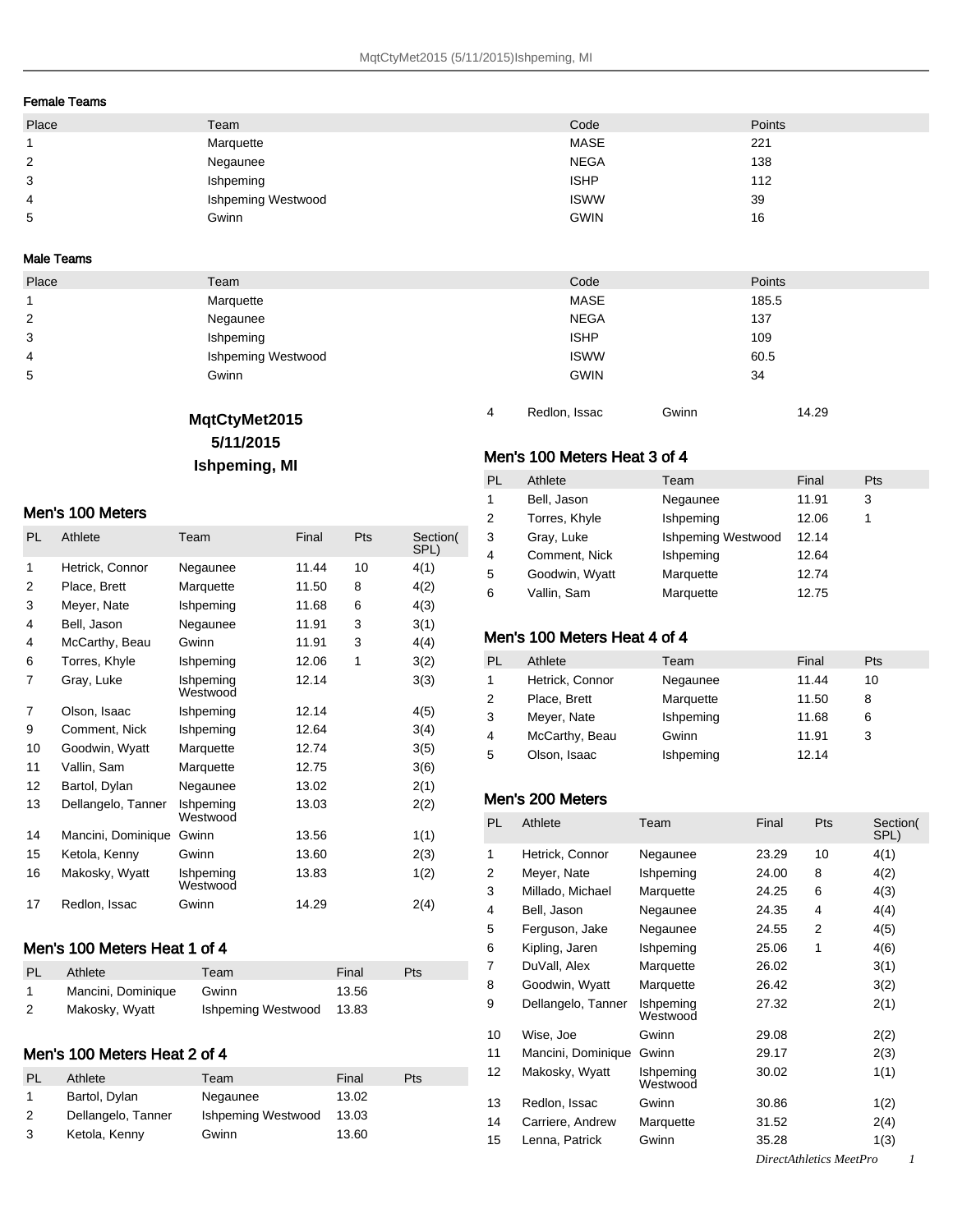| Bartol, Dylan | Negaunee              | <b>DNS</b> | 3 |
|---------------|-----------------------|------------|---|
| Burke, Trevor | Ishpeming<br>Westwood | <b>DNS</b> | 3 |
| Olson, Isaac  | Ishpeming             | <b>DNS</b> | 3 |
| Boburka, Joe  | Ishpeming<br>Westwood | <b>DNS</b> | 3 |

## Men's 200 Meters Heat 1 of 4

| <b>PL</b> | Athlete        | Team               | Final | Pts |
|-----------|----------------|--------------------|-------|-----|
| 1         | Makosky, Wyatt | Ishpeming Westwood | 30.02 |     |
| 2         | Redlon, Issac  | Gwinn              | 30.86 |     |
| 3         | Lenna, Patrick | Gwinn              | 35.28 |     |

### Men's 200 Meters Heat 2 of 4

| PL | Athlete            | Team               | Final | Pts |
|----|--------------------|--------------------|-------|-----|
|    | Dellangelo, Tanner | Ishpeming Westwood | 27.32 |     |
| 2  | Wise, Joe          | Gwinn              | 29.08 |     |
| 3  | Mancini, Dominique | Gwinn              | 29.17 |     |
| 4  | Carriere, Andrew   | Marquette          | 31.52 |     |

### Men's 200 Meters Heat 3 of 4

| PL | Athlete        | Team               | Final      | Pts |
|----|----------------|--------------------|------------|-----|
| 1  | DuVall, Alex   | Marquette          | 26.02      |     |
| 2  | Goodwin, Wyatt | Marquette          | 26.42      |     |
|    | Bartol, Dylan  | Negaunee           | <b>DNS</b> |     |
|    | Burke, Trevor  | Ishpeming Westwood | <b>DNS</b> |     |
|    | Olson, Isaac   | Ishpeming          | <b>DNS</b> |     |
|    | Boburka, Joe   | Ishpeming Westwood | <b>DNS</b> |     |

### Men's 200 Meters Heat 4 of 4

| PL           | Athlete          | Team      | Final | Pts |
|--------------|------------------|-----------|-------|-----|
| $\mathbf{1}$ | Hetrick, Connor  | Negaunee  | 23.29 | 10  |
| 2            | Meyer, Nate      | Ishpeming | 24.00 | 8   |
| 3            | Millado, Michael | Marquette | 24.25 | 6   |
| 4            | Bell, Jason      | Negaunee  | 24.35 | 4   |
| 5            | Ferguson, Jake   | Negaunee  | 24.55 | 2   |
| 6            | Kipling, Jaren   | Ishpeming | 25.06 |     |

### Men's 400 Meters

| <b>PL</b> | Athlete          | Team                  | Final   | Pts | Section(<br>SPL) |
|-----------|------------------|-----------------------|---------|-----|------------------|
| 1         | Meyer, Nate      | Ishpeming             | 52.42   | 10  | 4(1)             |
| 2         | Banitt, Andrew   | Marquette             | 52.86   | 8   | 4(2)             |
| 3         | Millado, Matthew | Marquette             | 55.59   | 6   | 4(3)             |
| 4         | Schlorke, Nathan | Marquette             | 57.14   | 4   | 4(4)             |
| 5         | Kipling, Jaren   | Ishpeming             | 57.39   | 2   | 3(1)             |
| 6         | Lynch, Riley     | Marquette             | 57.60   | 1   | 4(5)             |
| 7         | Holmgren, Mark   | Ishpeming             | 58.77   |     | 4(6)             |
| 8         | McMinn, Harrison | Negaunee              | 59.45   |     | 3(2)             |
| 9         | Juntti, Chase    | Negaunee              | 1:00.33 |     | 2(1)             |
| 10        | Rautio, Brett    | Ishpeming<br>Westwood | 1:00.49 |     | 3(3)             |
| 11        | Carello, Halen   | Ishpeming             | 1:01.50 |     | 3(4)             |
| 12        | Mathews, Nolan   | Negaunee              | 1:01.56 |     | 2(2)             |

| 13 | Poland, D J    | Gwinn                 | 1:01.77 | 3(5) |
|----|----------------|-----------------------|---------|------|
| 14 | Burke, Ethan   | Ishpeming<br>Westwood | 1:02.30 | 2(3) |
| 15 | Ketola, Kenny  | Gwinn                 | 1:03.93 | 1(1) |
| 16 | Makosky, Wyatt | Ishpeming<br>Westwood | 1:04.02 | 1(2) |
| 17 | Niskanen, Cody | Negaunee              | 1:06.25 | 2(4) |
| 18 | McCarthy, Beau | Gwinn                 | 1:09.80 | 3(6) |
|    |                |                       |         |      |

# Men's 400 Meters Heat 1 of 4

| PL | Athlete        | Team                       | Final   | <b>Pts</b> |
|----|----------------|----------------------------|---------|------------|
|    | Ketola, Kenny  | Gwinn                      | 1:03.93 |            |
| 2  | Makosky, Wyatt | Ishpeming Westwood 1:04.02 |         |            |

### Men's 400 Meters Heat 2 of 4

| PL | Athlete        | Team               | Final   | Pts |
|----|----------------|--------------------|---------|-----|
| 1  | Juntti, Chase  | Negaunee           | 1:00.33 |     |
| 2  | Mathews, Nolan | Negaunee           | 1:01.56 |     |
| 3  | Burke, Ethan   | Ishpeming Westwood | 1:02.30 |     |
| 4  | Niskanen, Cody | Negaunee           | 1:06.25 |     |

### Men's 400 Meters Heat 3 of 4

| PL           | Athlete          | Team               | Final   | <b>Pts</b> |
|--------------|------------------|--------------------|---------|------------|
| $\mathbf{1}$ | Kipling, Jaren   | Ishpeming          | 57.39   | 2          |
| 2            | McMinn, Harrison | Negaunee           | 59.45   |            |
| 3            | Rautio, Brett    | Ishpeming Westwood | 1:00.49 |            |
| 4            | Carello, Halen   | Ishpeming          | 1:01.50 |            |
| 5            | Poland, D J      | Gwinn              | 1:01.77 |            |
| 6            | McCarthy, Beau   | Gwinn              | 1:09.80 |            |

### Men's 400 Meters Heat 4 of 4

| PL. | Athlete          | Team      | Final | <b>Pts</b> |
|-----|------------------|-----------|-------|------------|
| 1   | Meyer, Nate      | Ishpeming | 52.42 | 10         |
| 2   | Banitt, Andrew   | Marquette | 52.86 | 8          |
| 3   | Millado, Matthew | Marquette | 55.59 | 6          |
| 4   | Schlorke, Nathan | Marquette | 57.14 | 4          |
| 5   | Lynch, Riley     | Marquette | 57.60 |            |
| 6   | Holmgren, Mark   | Ishpeming | 58.77 |            |

### Men's 800 Meters

| <b>PL</b>         | Athlete            | Team               | Final   | Pts |
|-------------------|--------------------|--------------------|---------|-----|
| 1                 | Aboussleman, Brady | Marquette          | 2:06.16 | 10  |
| 2                 | Elsenbroek, Jesse  | Marquette          | 2:07.89 | 8   |
| 3                 | Potter, Tommy      | Ishpeming          | 2:10.36 | 6   |
| 4                 | Sergey, Troy       | Marquette          | 2:12.05 | 4   |
| 5                 | Guichin, Daren     | Ishpeming          | 2:12.85 | 2   |
| 6                 | Yesney, Colton     | Negaunee           | 2:13.59 | 1   |
| 7                 | Ferrett. Matt      | Ishpeming          | 2:23.71 |     |
| 8                 | Carlson, Aarron    | Negaunee           | 2:24.87 |     |
| 9                 | Burke, Ethan       | Ishpeming Westwood | 2.25.99 |     |
| 10                | LaBelle, Mitchell  | Negaunee           | 2:27.05 |     |
| 11                | Prusi, Elliot      | Negaunee           | 2:28.34 |     |
| $12 \overline{ }$ | Ackland, Garret    | Ishpeming Westwood | 2:30.95 |     |
| 13                | Desatelle, Tyler   | Gwinn              | 2:47.58 |     |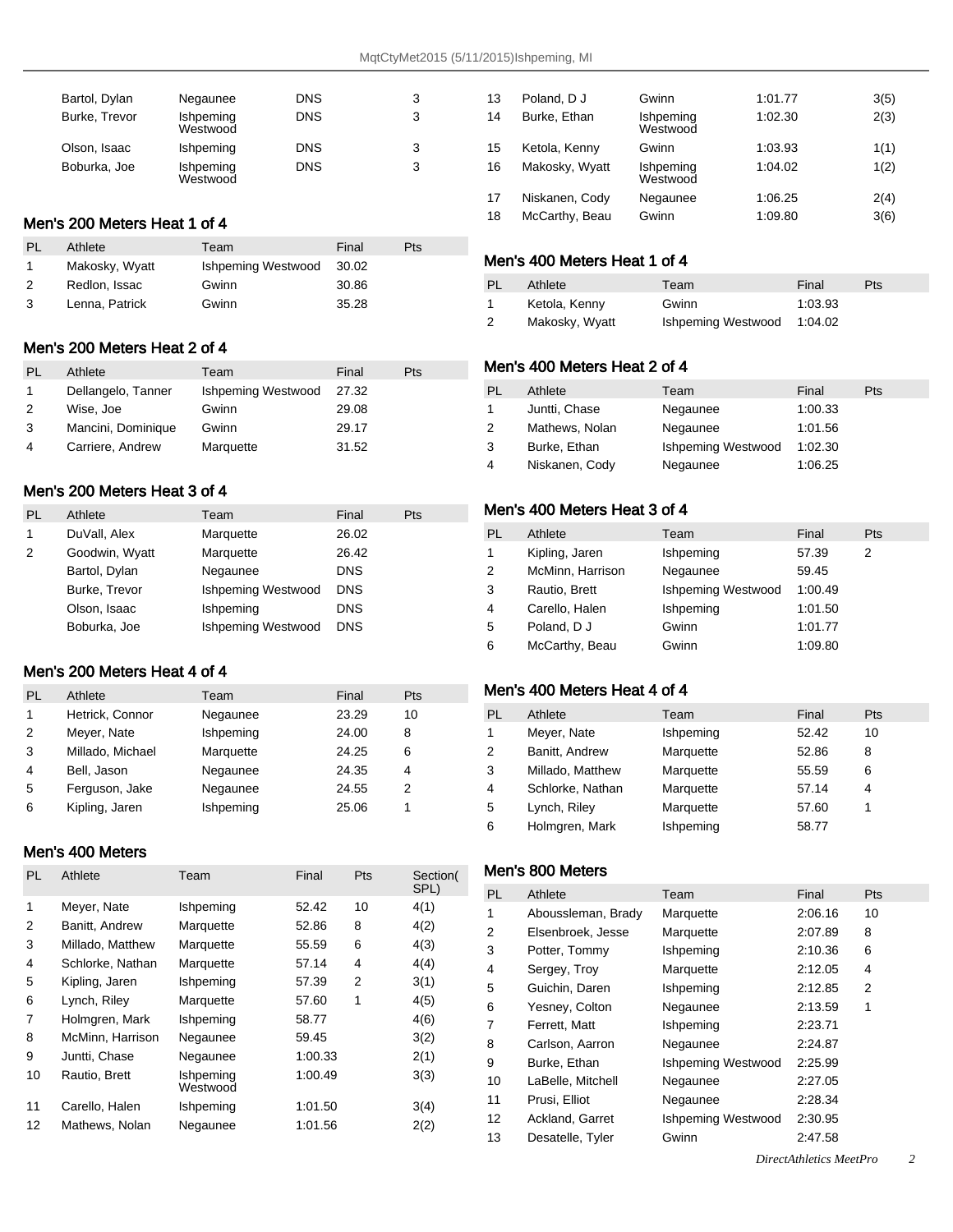| 14 | Brinker, Jacob | Gwinn | 3:20.63 |
|----|----------------|-------|---------|
|    |                |       |         |

#### Men's 1600 Meters

| PL. | Athlete            | Team               | Final   | Pts |
|-----|--------------------|--------------------|---------|-----|
| 1   | Rambo, Lance       | Marquette          | 4:33.81 | 10  |
| 2   | Yesney, Colton     | Negaunee           | 4:42.62 | 8   |
| 3   | Aboussleman, Brady | Marquette          | 4:45.74 | 6   |
| 4   | Potter, Tommy      | Ishpeming          | 4:56.90 | 4   |
| 5   | Guichin, Daren     | Ishpeming          | 4:57.11 | 2   |
| 6   | Wallner, Ethan     | Negaunee           | 4:59.64 | 1   |
| 7   | Zeigler, Thomas    | Negaunee           | 5:12.16 |     |
| 8   | LaBelle, Mitchell  | Negaunee           | 5:13.03 |     |
| 9   | Hebert, Jordan     | Ishpeming Westwood | 5:15.62 |     |
| 10  | Slinkard, Trevor   | Marquette          | 5:19.91 |     |
| 11  | Nofal, Ramsey      | Marquette          | 5.28.63 |     |
| 12  | Ackland, Garret    | Ishpeming Westwood | 5:45.13 |     |
| 13  | Desatelle, Tyler   | Gwinn              | 5:53.04 |     |
| 14  | Alderton, Garett   | Ishpeming          | 5:55.08 |     |
| 15  | Nora, Cedric       | Ishpeming Westwood | 6:23.55 |     |
| 16  | Collister, Drew    | Ishpeming          | 6.43.14 |     |
| 17  | Brinker, Jacob     | Gwinn              | 7:12.06 |     |
|     |                    |                    |         |     |

#### Men's 3200 Meters

| PL | Athlete         | Team                      | Final    | Pts |
|----|-----------------|---------------------------|----------|-----|
| 1  | Rambo, Lance    | Marquette                 | 10:07.98 | 10  |
| 2  | Wallner, Ethan  | Negaunee                  | 10:56.01 | 8   |
| 3  | Zeigler, Thomas | Negaunee                  | 11:23.36 | 6   |
| 4  | Fox, Kadin      | Ishpeming                 | 11:36.97 | 4   |
| 5  | Hebert, Jordan  | <b>Ishpeming Westwood</b> | 11:46.78 | 2   |
| 6  | Carlson, Aarron | Negaunee                  | 11:59.09 |     |

#### Men's 110m Hurdle

| PL | Athlete           | Team                  | Final | Pts | Section(<br>SPL) |
|----|-------------------|-----------------------|-------|-----|------------------|
| 1  | Carlson, Vincente | Ishpeming<br>Westwood | 15.39 | 10  | 2(1)             |
| 2  | Bell, Jason       | Negaunee              | 15.88 | 8   | 2(2)             |
| 3  | Dickinson, Kyle   | Marquette             | 17.70 | 6   | 2(3)             |
| 4  | Thomas, Drew      | Marquette             | 17.73 | 4   | 2(4)             |
| 5  | Poirier, Andrew   | Ishpeming             | 18.52 | 2   | 2(5)             |
| 6  | Carlson, Peter    | Ishpeming<br>Westwood | 19.68 | 1   | 2(6)             |
| 7  | Seaborg, Bradley  | Marquette             | 20.09 |     | 1(1)             |
| 8  | Gravedoni, Evan   | Ishpeming             | 20.63 |     | 1(2)             |
| 9  | Granger, Mason    | Negaunee              | 21.40 |     | 1(3)             |
| 10 | Sedlock, Mike     | Negaunee              | 22.14 |     | 1(4)             |

### Men's 110m Hurdle Heat 1 of 2

| PL | Athlete          | Team      | Final | Pts |
|----|------------------|-----------|-------|-----|
| 1  | Seaborg, Bradley | Marquette | 20.09 |     |
| 2  | Gravedoni, Evan  | Ishpeming | 20.63 |     |
| 3  | Granger, Mason   | Negaunee  | 21.40 |     |
| 4  | Sedlock, Mike    | Negaunee  | 22.14 |     |
|    |                  |           |       |     |

### Men's 110m Hurdle Heat 2 of 2

| PL             | Athlete           | Team               | Final | <b>Pts</b> |
|----------------|-------------------|--------------------|-------|------------|
| 1              | Carlson, Vincente | Ishpeming Westwood | 15.39 | 10         |
| $\overline{2}$ | Bell, Jason       | Negaunee           | 15.88 | 8          |
| 3              | Dickinson, Kyle   | Marquette          | 17.70 | 6          |
| 4              | Thomas, Drew      | Marquette          | 17.73 | 4          |
| 5              | Poirier, Andrew   | Ishpeming          | 18.52 | 2          |
| 6              | Carlson, Peter    | Ishpeming Westwood | 19.68 |            |
|                |                   |                    |       |            |

## Men's 300m Hurdle

| PL | Athlete           | Team                  | Final | <b>Pts</b> | Section(<br>SPL) |
|----|-------------------|-----------------------|-------|------------|------------------|
| 1  | Carlson, Vincente | Ishpeming<br>Westwood | 41.59 | 10         | 3(1)             |
| 2  | Bell, Jason       | Negaunee              | 41.90 | 8          | 3(2)             |
| 3  | Dickinson, Kyle   | Marquette             | 46.07 | 6          | 3(3)             |
| 4  | Seaborg, Bradley  | Marquette             | 48.86 | 4          | 3(4)             |
| 5  | Williams, Robby   | Negaunee              | 49.48 | 2          | 1(1)             |
| 6  | Carlson, Peter    | Ishpeming<br>Westwood | 49.49 | 0.5        | 1(2)             |
| 6  | Poirier, Andrew   | Ishpeming             | 49.49 | 0.5        | 3(5)             |
| 8  | Zika, Nathan      | Marquette             | 50.04 |            | 2(1)             |
| 9  | Granger, Mason    | Negaunee              | 50.34 |            | 2(2)             |
| 10 | Gravedoni, Evan   | Ishpeming             | 50.98 |            | 2(3)             |
| 11 | Sedlock, Mike     | Negaunee              | 52.79 |            | 1(3)             |

#### Men's 300m Hurdle Heat 1 of 3

| PL | Athlete         | Team               | Final | <b>Pts</b> |
|----|-----------------|--------------------|-------|------------|
| 1  | Williams, Robby | Negaunee           | 49.48 |            |
| 2  | Carlson, Peter  | Ishpeming Westwood | 49.49 | 0.5        |
| 3  | Sedlock, Mike   | Negaunee           | 52.79 |            |

#### Men's 300m Hurdle Heat 2 of 3

| <b>PL</b> | Athlete         | Team      | Final | <b>Pts</b> |
|-----------|-----------------|-----------|-------|------------|
| 1         | Zika, Nathan    | Marquette | 50.04 |            |
| 2         | Granger, Mason  | Negaunee  | 50.34 |            |
| 3         | Gravedoni, Evan | Ishpeming | 50.98 |            |

### Men's 300m Hurdle Heat 3 of 3

| PL | Athlete           | Team                      | Final | <b>Pts</b> |
|----|-------------------|---------------------------|-------|------------|
| 1  | Carlson, Vincente | <b>Ishpeming Westwood</b> | 41.59 | 10         |
| 2  | Bell, Jason       | Negaunee                  | 41.90 |            |
| 3  | Dickinson, Kyle   | Marquette                 | 46.07 | 6          |
| 4  | Seaborg, Bradley  | Marquette                 | 48.86 | 4          |
| 5  | Poirier, Andrew   | Ishpeming                 | 49.49 | 0.5        |

#### Men's 4 x 100m Relay

| PL | Team                  |   | Final | Pts | Athlete         | Athlete      | Athlete | Athlete<br>4 |
|----|-----------------------|---|-------|-----|-----------------|--------------|---------|--------------|
|    | Marquette             | А | 46.28 | 10  | Burmeiste Tripp |              | Millado | Place        |
|    | Ishpeming             | А | 47.49 | 9   | Olson           | Carello      | Comment | Corp         |
| 3  | Ishpeming<br>Westwood | А | 47.56 | 6   | Baggiore        | <b>Burke</b> | Carlson | Grav         |
| 4  | Negaunee              | Α | 48.87 | 4   | Hetrick         | McMinn       | O'Neill | Ferguson     |
|    |                       |   |       |     |                 | .            |         |              |

*DirectAthletics MeetPro 3*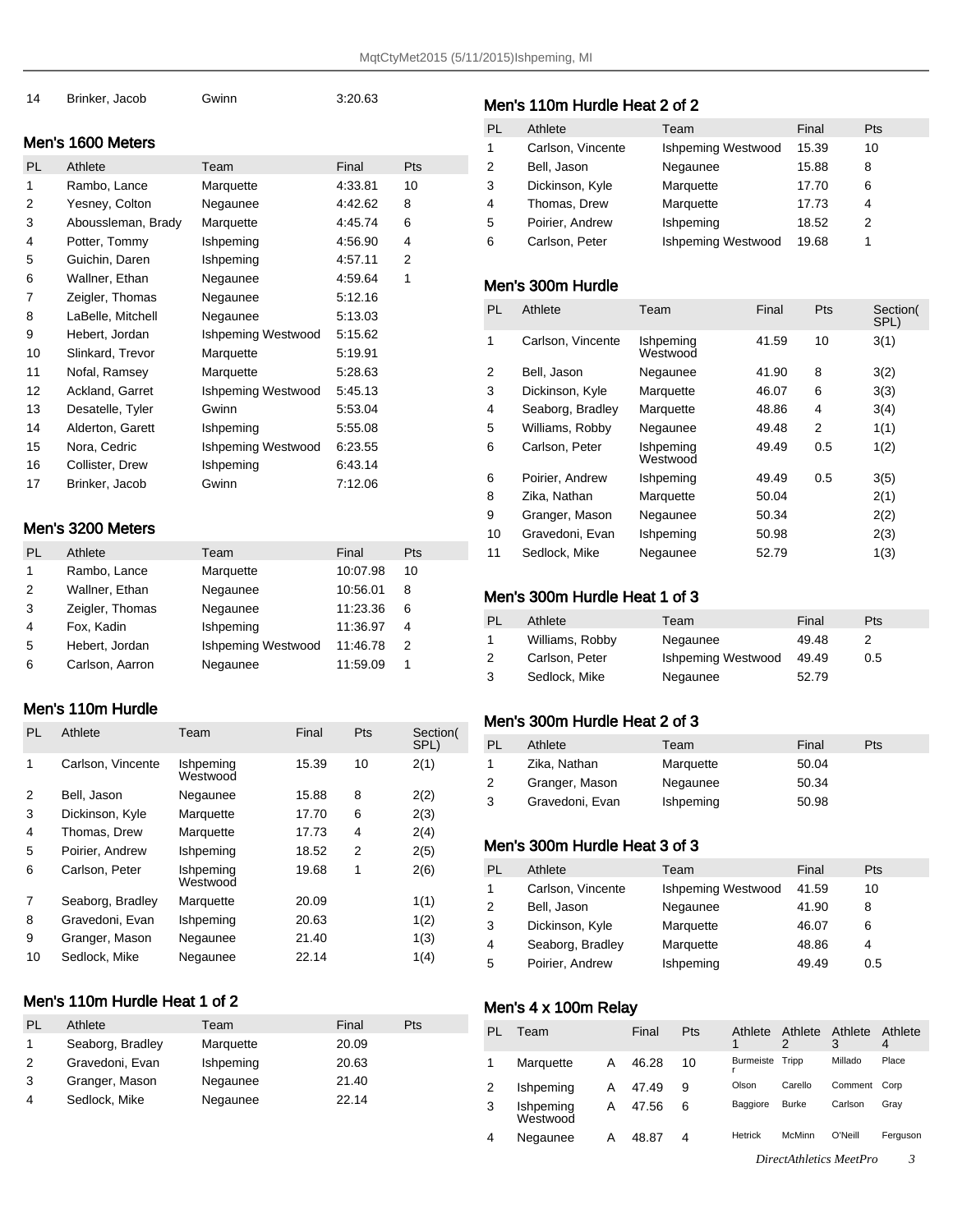| 5 | Gwinn                | A | 49.95 2 | Potvin | Stein | Wise | Jacobsen |
|---|----------------------|---|---------|--------|-------|------|----------|
|   | Men's 4 x 200m Relay |   |         |        |       |      |          |

| PL             | Team                  |   | Final      | Pts | Athlete   | Athlete<br>2 | Athlete<br>3 | Athlete<br>4 |
|----------------|-----------------------|---|------------|-----|-----------|--------------|--------------|--------------|
|                | Marquette             | A | 1:35.90 10 |     | Burmeiste | Tripp        | Millado      | Place        |
| 2              | Ishpeming             | Α | 1:39.74 9  |     | Olson     | Comment      | Kipling      | Corp         |
| 3              | Ishpeming<br>Westwood | А | 1:41.226   |     | Baggiore  | Boburka      | <b>Burke</b> | Gray         |
| $\overline{4}$ | Gwinn                 | А | 1:41.48 4  |     | Potvin    | Stein        | McCarthy     | Jacobsen     |
| 5              | Negaunee              | А | 1:47.77    |     | Williams  | McMinn       | O'Neill      | Ferguson     |

# Men's 4 x 400m Relay

| PI. | Team                  |   | Final       | Pts | Athlete      | Athlete<br>2 | Athlete<br>3   | Athlete<br>4 |
|-----|-----------------------|---|-------------|-----|--------------|--------------|----------------|--------------|
|     | Marquette             | A | 3:40.13 10  |     | Millado      | Millado      | Schlorke       | Banitt       |
| 2   | Ishpeming             | А | 3:48.87 9   |     | Holmaren     | Guichin      | Potter         | Meyer        |
| 3   | Negaunee              | A | $3:56.54$ 6 |     | Williams     | Juntti       | Yesnev         | McMinn       |
| 4   | Gwinn                 | А | 3:56.66 4   |     | Potvin       | Poland       | Jacobsen       | McCarthy     |
| 5   | Ishpeming<br>Westwood | Α | 3:58.87 2   |     | <b>Burke</b> | Rautio       | <b>Boburka</b> | Carlson      |

#### Men's 4 x 800m Relay

| PL | Team                  |   | Final          | Pts  | Athlete         | Athlete   | Athlete        | Athlete |
|----|-----------------------|---|----------------|------|-----------------|-----------|----------------|---------|
|    |                       |   |                |      |                 | 2         | 3              | 4       |
|    | Marquette             | Α | 8:54.57        | - 10 | Aboussle<br>man | Darner    | Sergey         | Lynch   |
| 2  | Ishpeming             | А | 9:09.45 9      |      | Holmgren        | Fox       | Guichin        | Potter  |
| 3  | Negaunee              | А | $9:14.50$ 6    |      | LaBelle         | Wallner   | Yesney         | Zeigler |
| 4  | Ishpeming<br>Westwood | Α | 10:07.9 4      |      | Nora            | Ackland   | <b>Burke</b>   | Hebert  |
| 5  | Gwinn                 | А | 11:41.8 2<br>3 |      | Aquirre         | Desatelle | <b>Brinker</b> | Nash    |

#### Men's High Jump

| <b>PL</b> | Athlete          | Team      | Final  | <b>Pts</b> |
|-----------|------------------|-----------|--------|------------|
| 1         | Ferguson, Jake   | Negaunee  | 5' 8'' | 10         |
| 2         | Althouse, Taylor | Marquette | 5'6''  | 7          |
| 2         | Redlon, Luke     | Gwinn     | 5'6''  | 7          |
| 4         | Weber, Jedidiah  | Marquette | 5'6''  | 4          |
| 5         | Corp. Ozzy       | Ishpeming | 5'6''  | 2          |
| 6         | McKinney, Imari  | Marquette | 5' 4"  | 0.5        |
| 6         | Yohe, D'ondre    | Ishpeming | 5' 4"  | 0.5        |
|           |                  |           |        |            |

### Men's Pole Vault

| PL | Athlete         | Team               | Final  | Pts |
|----|-----------------|--------------------|--------|-----|
|    | Redlon, Luke    | Gwinn              | 11'0"  | 10  |
| 2  | Rautio, Brett   | Ishpeming Westwood | 11'0"  | 8   |
| 3  | Bodette, Wyatt  | Ishpeming          | 10'0'' | 5   |
| 3  | Carter, Zachary | Marquette          | 10'0'' | 5   |
| 5  | Wood, Jacob     | Gwinn              | 9'6''  |     |

# Men's Long Jump

| <b>PL</b> | Athlete            | Team                     | Final | Pts |
|-----------|--------------------|--------------------------|-------|-----|
|           | Baggiore, Marquise | Ishpeming Westwood 17'2" |       |     |

| 1 | Comment, Nick  | Ishpeming | 17'2"      | 9 |
|---|----------------|-----------|------------|---|
| 3 | Kipling, Jaren | Ishpeming | 17'1"      | 6 |
| 4 | Goodwin, Wyatt | Marquette | 16' 11.50" |   |
| 5 | Darner, Jacob  | Marquette | 16'9''     |   |
| 6 | Torres, Khyle  | Ishpeming | 16' 6.50"  |   |
|   |                |           |            |   |

### Men's Shot Put

| PL | Athlete            | Team      | Final     | <b>Pts</b> |
|----|--------------------|-----------|-----------|------------|
| 1  | Muljo, Payton      | Marquette | 41' 11"   | 10         |
| 2  | Francis, Cole      | Negaunee  | 38' 6"    | 8          |
| 3  | Ridley, Hunter     | Negaunee  | 37' 9.50" | 6          |
| 4  | Smith, Trevor      | Marquette | 36' 4''   | 4          |
| 5  | Pizziola, Michael  | Negaunee  | 34' 9"    | 2          |
| 6  | Tousignant, Dennis | Ishpeming | 33' 1.50" |            |
|    |                    |           |           |            |

### Men's Discus

| PL | Athlete           | Team               | Final     | <b>Pts</b> |
|----|-------------------|--------------------|-----------|------------|
| 1  | Ridley, Hunter    | Negaunee           | 103' 9"   | 10         |
| 2  | Smith, Trevor     | Marquette          | $100'$ 4" | 8          |
| 3  | Jacobson, Luke    | Negaunee           | 99' 2"    | 6          |
| 4  | Brown, Chandler   | Negaunee           | 98' 11"   | 4          |
| 5  | Wiljanen, Luke    | Ishpeming Westwood | 88' 0"    | 2          |
| 6  | Pizziola, Michael | Negaunee           | 85' 3"    |            |

### Women's 100 Meters

| <b>PL</b> | Athlete            | Team                  | Final | Pts | Section(<br>SPL) |
|-----------|--------------------|-----------------------|-------|-----|------------------|
| 1         | Peterson, Izzie    | Marquette             | 13.17 | 10  | 4(1)             |
| 2         | Thomas, Nassi      | Ishpeming             | 13.63 | 8   | 4(2)             |
| 3         | Tresseder, Ashley  | Negaunee              | 13.73 | 6   | 4(3)             |
| 4         | Evans, Olivia      | Negaunee              | 13.81 | 4   | 3(1)             |
| 5         | Slagle, Liz        | Marquette             | 13.96 | 2   | 4(4)             |
| 6         | Terres, Anna       | Ishpeming             | 14.15 | 1   | 4(5)             |
| 7         | Forrester, Madison | Gwinn                 | 14.23 |     | 3(2)             |
| 8         | Mattson, Kalli     | Negaunee              | 14.76 |     | 2(1)             |
| 9         | Harvey, Johanna    | Ishpeming             | 14.86 |     | 4(6)             |
| 10        | Rautio, Sarah      | Ishpeming<br>Westwood | 14.90 |     | 3(3)             |
| 11        | Millimaki, Hannah  | Ishpeming<br>Westwood | 14.92 |     | 3(4)             |
| 12        | Johnson, Breanna   | Negaunee              | 14.99 |     | 1(1)             |
| 13        | Palmcook, Ann      | Marquette             | 15.16 |     | 2(2)             |
| 14        | Engler, Kaylie     | Ishpeming             | 15.33 |     | 2(3)             |
| 15        | Salmon, Alyssa     | Marquette             | 16.36 |     | 2(4)             |

### Women's 100 Meters Heat 1 of 4

| PL | Athlete          | Team     | Final | Pts |
|----|------------------|----------|-------|-----|
|    | Johnson, Breanna | Negaunee | 14.99 |     |

## Women's 100 Meters Heat 2 of 4

| PL | Athlete        | Team             | Final | Pts |
|----|----------------|------------------|-------|-----|
| 1  | Mattson, Kalli | Negaunee         | 14.76 |     |
| 2  | Palmcook, Ann  | Marquette        | 15.16 |     |
| 3  | Engler, Kaylie | <b>Ishpeming</b> | 15.33 |     |
|    |                |                  |       |     |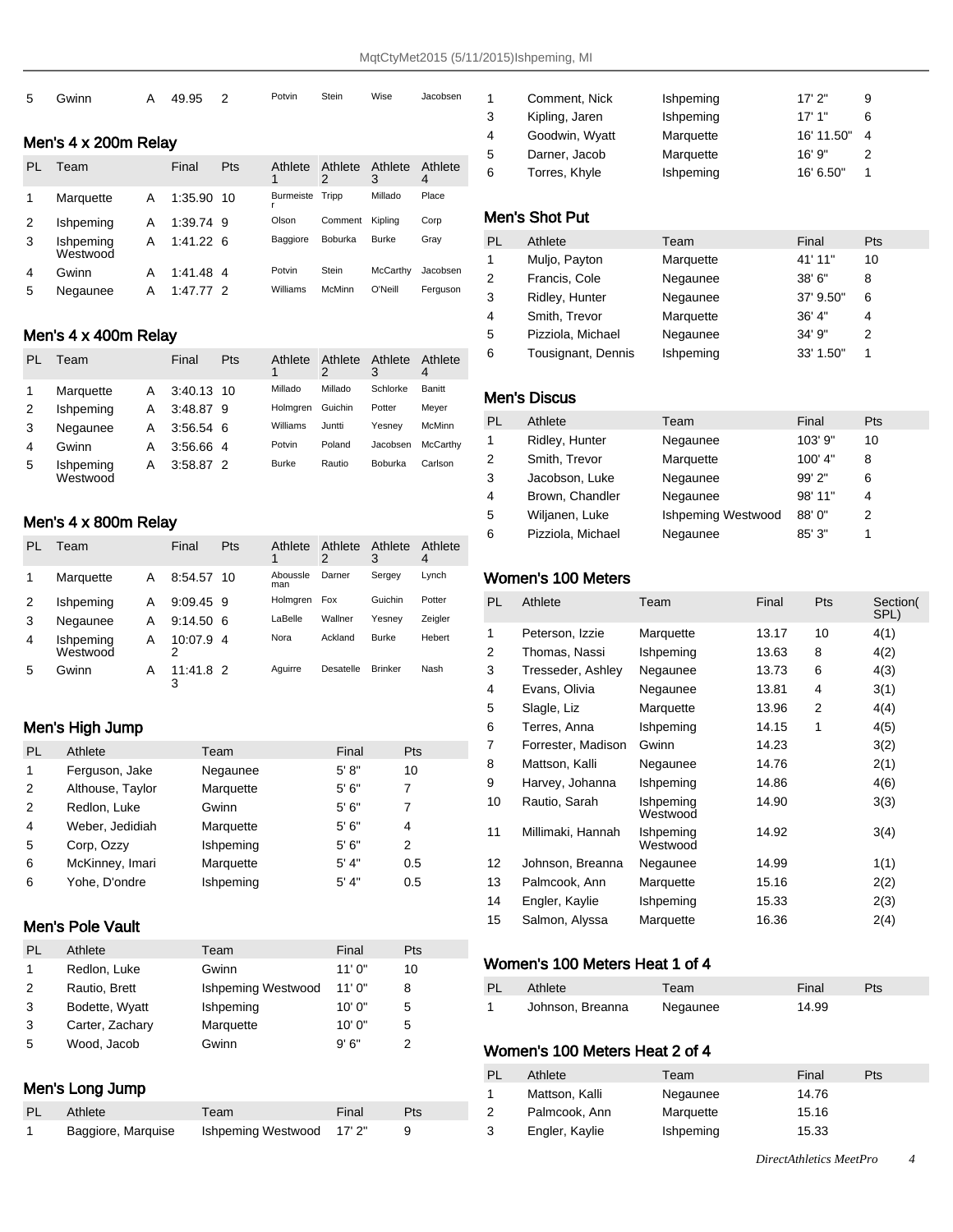| Salmon, Alyssa | Marquette | 16.36 |
|----------------|-----------|-------|
|                |           |       |

#### Women's 100 Meters Heat 3 of 4

| PI.           | Athlete            | Team               | Final | Pts |
|---------------|--------------------|--------------------|-------|-----|
|               | Evans, Olivia      | Negaunee           | 13.81 | 4   |
| $\mathcal{P}$ | Forrester, Madison | Gwinn              | 14.23 |     |
| 3             | Rautio, Sarah      | Ishpeming Westwood | 14.90 |     |
| 4             | Millimaki, Hannah  | Ishpeming Westwood | 14.92 |     |

### Women's 100 Meters Heat 4 of 4

| PL | Athlete           | Team      | Final | Pts |
|----|-------------------|-----------|-------|-----|
| 1  | Peterson, Izzie   | Marquette | 13.17 | 10  |
| 2  | Thomas, Nassi     | Ishpeming | 13.63 | 8   |
| 3  | Tresseder, Ashley | Negaunee  | 13.73 | 6   |
| 4  | Slagle, Liz       | Marquette | 13.96 | 2   |
| 5  | Terres, Anna      | Ishpeming | 14.15 |     |
| 6  | Harvey, Johanna   | Ishpeming | 14.86 |     |

#### Women's 200 Meters

| <b>PL</b> | Athlete            | Team                  | Final | Pts | Section(<br>SPL) |
|-----------|--------------------|-----------------------|-------|-----|------------------|
| 1         | Huebner, Shayla    | Marquette             | 27.11 | 10  | 3(1)             |
| 2         | Peterson, Izzie    | Marquette             | 28.17 | 8   | 3(2)             |
| 3         | Thomas, Nassi      | Ishpeming             | 28.47 | 6   | 3(3)             |
| 4         | Evans, Olivia      | Negaunee              | 29.35 | 4   | 3(4)             |
| 5         | Terres, Anna       | Ishpeming             | 30.03 | 2   | 3(5)             |
| 6         | Millimaki, Hannah  | Ishpeming<br>Westwood | 30.80 | 1   | 2(1)             |
| 7         | Gagnon, Eleanor    | Marquette             | 30.85 |     | 2(2)             |
| 8         | Jacobson, Ally     | Negaunee              | 30.87 |     | 1(1)             |
| 9         | Hauswirth, Delilah | Negaunee              | 31.57 |     | 2(3)             |
| 10        | Palmcook, Katelyn  | Marquette             | 31.83 |     | 2(4)             |
| 11        | Sager, Jenna       | Negaunee              | 32.62 |     | 2(5)             |

### Women's 200 Meters Heat 1 of 3

| PL | Athlete        | Team     | Final | Pts |
|----|----------------|----------|-------|-----|
|    | Jacobson, Ally | Negaunee | 30.87 |     |

### Women's 200 Meters Heat 2 of 3

| PL | Athlete            | Team                      | Final | Pts |
|----|--------------------|---------------------------|-------|-----|
| 1  | Millimaki, Hannah  | <b>Ishpeming Westwood</b> | 30.80 |     |
| 2  | Gagnon, Eleanor    | Marquette                 | 30.85 |     |
| 3  | Hauswirth, Delilah | Negaunee                  | 31.57 |     |
| 4  | Palmcook, Katelyn  | Marquette                 | 31.83 |     |
| 5  | Sager, Jenna       | Negaunee                  | 32.62 |     |

### Women's 200 Meters Heat 3 of 3

| PI. | Athlete         | Team      | Final | <b>Pts</b> |
|-----|-----------------|-----------|-------|------------|
|     | Huebner, Shayla | Marquette | 27.11 | 10         |
| 2   | Peterson, Izzie | Marquette | 28.17 | 8          |
| 3   | Thomas, Nassi   | Ishpeming | 28.47 | 6          |
| 4   | Evans, Olivia   | Negaunee  | 29.35 |            |
| 5   | Terres, Anna    | Ishpeming | 30.03 |            |

# Women's 400 Meters

| PL | Athlete                   | Team                  | Final   | Pts | Section(<br>SPL) |
|----|---------------------------|-----------------------|---------|-----|------------------|
| 1  | Huebner, Shayla           | Marquette             | 59.15   | 10  | 3(1)             |
| 2  | Blowers, Holly            | Marquette             | 1:02.43 | 8   | 3(2)             |
| 3  | Tresseder, Ashley         | Negaunee              | 1:04.11 | 6   | 3(3)             |
| 4  | Lokken, Emilee            | Negaunee              | 1:05.90 | 4   | 3(4)             |
| 5  | Skytta, Morgan            | Ishpeming             | 1:07.13 | 2   | 3(5)             |
| 6  | Loman, Katie              | Ishpeming             | 1:07.85 | 1   | 3(6)             |
| 7  | Johnson, Allie            | Ishpeming             | 1:09.24 |     | 2(1)             |
| 8  | Heidelberger,<br>Isabelle | Ishpeming<br>Westwood | 1:09.68 |     | 2(2)             |
| 9  | Liberty, Breea            | Marquette             | 1:09.91 |     | 2(3)             |
| 10 | Oswald, Raina             | Negaunee              | 1:11.59 |     | 1(1)             |
| 11 | Henning, Lily             | Marquette             | 1:12.74 |     | 2(4)             |
| 12 | Rubick, Jordan            | Ishpeming             | 1:13.60 |     | 2(5)             |
| 13 | Luokkala, Kelsie          | Negaunee              | 1:13.95 |     | 1(2)             |
| 14 | Kunde, Makyla             | Gwinn                 | 1:19.46 |     | 1(3)             |

#### Women's 400 Meters Heat 1 of 3

| PL | Athlete          | Team     | Final   | Pts |
|----|------------------|----------|---------|-----|
| 1  | Oswald, Raina    | Negaunee | 1:11.59 |     |
| 2  | Luokkala, Kelsie | Negaunee | 1:13.95 |     |
| 3  | Kunde, Makyla    | Gwinn    | 1:19.46 |     |

# Women's 400 Meters Heat 2 of 3

| PL | Athlete                | Team               | Final   | <b>Pts</b> |
|----|------------------------|--------------------|---------|------------|
| 1  | Johnson, Allie         | Ishpeming          | 1:09.24 |            |
| 2  | Heidelberger, Isabelle | Ishpeming Westwood | 1:09.68 |            |
| 3  | Liberty, Breea         | Marquette          | 1:09.91 |            |
| 4  | Henning, Lily          | Marquette          | 1:12.74 |            |
| 5. | Rubick, Jordan         | Ishpeming          | 1:13.60 |            |

# Women's 400 Meters Heat 3 of 3

| PL | Athlete           | Team      | Final   | Pts |
|----|-------------------|-----------|---------|-----|
| 1  | Huebner, Shayla   | Marquette | 59.15   | 10  |
| 2  | Blowers, Holly    | Marquette | 1:02.43 | 8   |
| 3  | Tresseder, Ashley | Negaunee  | 1:04.11 | 6   |
| 4  | Lokken, Emilee    | Negaunee  | 1:05.90 | 4   |
| 5. | Skytta, Morgan    | Ishpeming | 1:07.13 | 2   |
| 6  | Loman, Katie      | Ishpeming | 1:07.85 |     |

#### Women's 800 Meters

| <b>PL</b> | Athlete         | Team               | Final   | <b>Pts</b> |
|-----------|-----------------|--------------------|---------|------------|
| 1         | Huebner, Amber  | Marquette          | 2:23.68 | 10         |
| 2         | Blowers, Holly  | Marquette          | 2:26.36 | 8          |
| 3         | Swanson, Khora  | Ishpeming          | 2:36.10 | 6          |
| 4         | Welch, Lyndsey  | Marquette          | 2:41.06 | 4          |
| 5         | Helppi, Abbey   | Negaunee           | 2:41.76 | 2          |
| 6         | Reath, Aidan    | Ishpeming Westwood | 2:47.17 | 1          |
| 7         | Larmour, Ansley | Ishpeming Westwood | 2:52.53 |            |
| 8         | Sjoholm, Chloe  | Ishpeming          | 2:53.20 |            |
| 9         | Arntsen, Olivia | Marquette          | 3:00.92 |            |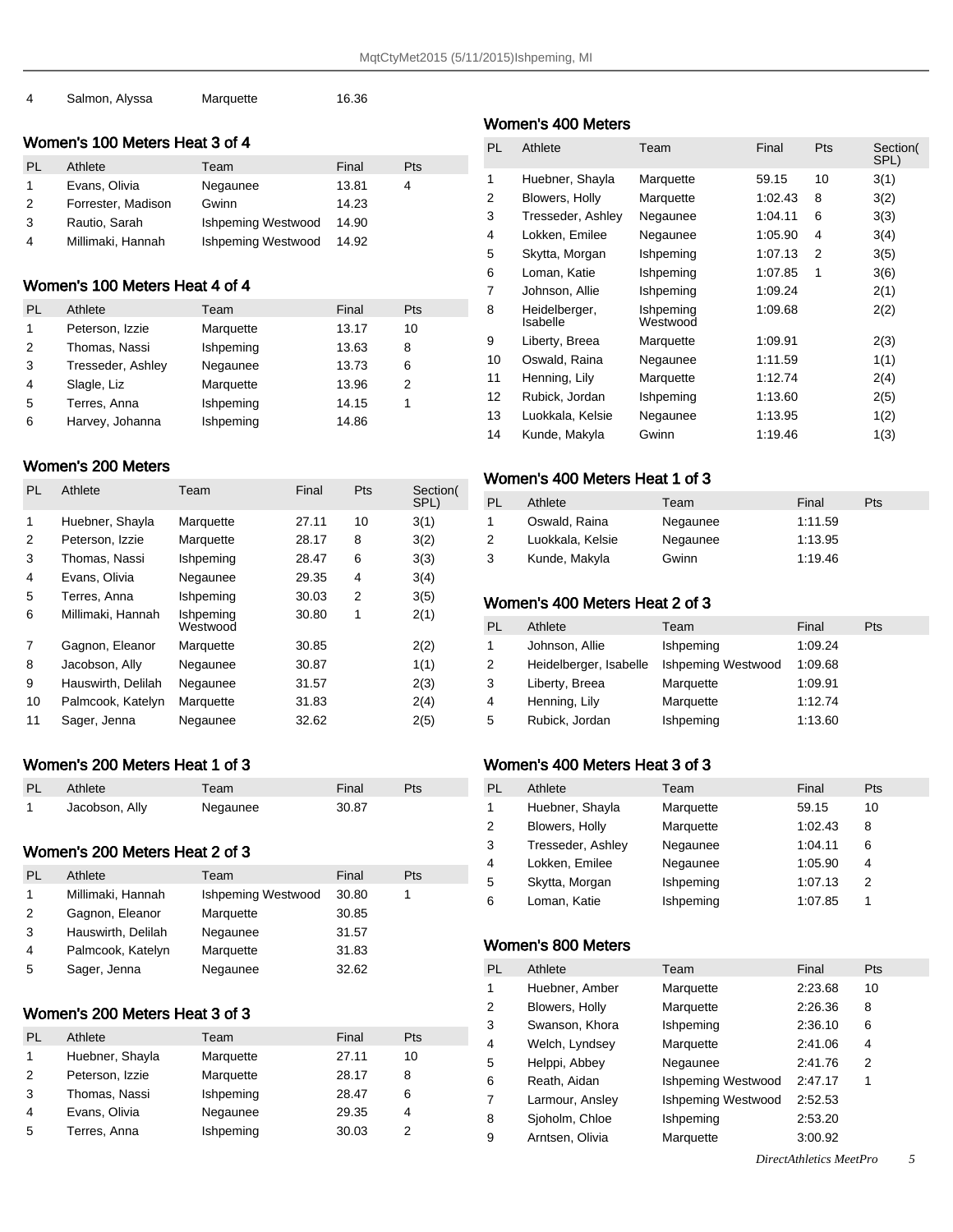#### Women's 1600 Meters

| <b>PL</b> | Athlete            | Team                      | Final   | Pts |
|-----------|--------------------|---------------------------|---------|-----|
| 1         | Rudden, Lindsey    | Marquette                 | 4:58.64 | 10  |
| 2         | Huebner, Amber     | Marquette                 | 5:30.78 | 8   |
| 3         | Johnson, Clara     | Negaunee                  | 5:38.71 | 6   |
| 4         | Swanson, Khora     | Ishpeming                 | 5:54.08 | 4   |
| 5         | Henning, Cloe      | Marquette                 | 5:58.63 | 2   |
| 6         | McNamee, Melanie   | Marquette                 | 6:02.27 | 1   |
| 7         | Helppi, Abbey      | Negaunee                  | 6:06.25 |     |
| 8         | Syrjala, Megan     | Negaunee                  | 6:08.79 |     |
| 9         | Larmour, Ansley    | <b>Ishpeming Westwood</b> | 6:21.01 |     |
| 10        | Lakomowski, Reghan | Gwinn                     | 6:52.60 |     |
| 11        | Anderson, Hanna    | Negaunee                  | 7:44.25 |     |
| 12        | Hedlund, Autumn    | Gwinn                     | 7:56.97 |     |
| 13        | Brinker, LeAnn     | Gwinn                     | 9:18.95 |     |

#### Women's 3200 Meters

| <b>PL</b> | Athlete           | Team               | Final    | <b>Pts</b> |
|-----------|-------------------|--------------------|----------|------------|
| 1         | Johnson, Clara    | Negaunee           | 12:08.95 | 10         |
| 2         | McNamee, Rebecca  | Marquette          | 12:18.33 | 8          |
| 3         | Martysz, Calla    | Marquette          | 12:25.18 | 6          |
| 4         | Storm, Martha     | Marquette          | 13:14.67 | 4          |
| 5         | Bertucci, Mariah  | Ishpeming          | 13:20.38 | 2          |
| 6         | Gransinger, Amber | Ishpeming Westwood | 13:26.85 | 1          |
| 7         | Syrjala, Megan    | Negaunee           | 13:30.16 |            |
| 8         | Goin, Dariya      | Negaunee           | 13:36.89 |            |
| 9         | Austin, Mariah    | Ishpeming          | 13:47.59 |            |

#### Women's 100m Hurdle

| PL. | Athlete               | Team      | Final | Pts | Section(<br>SPL) |
|-----|-----------------------|-----------|-------|-----|------------------|
| 1   | Cammarata,<br>Jacquie | Marquette | 17.00 | 10  | 3(1)             |
| 2   | Johnson, Hanna        | Marquette | 17.75 | 8   | 3(2)             |
| 3   | Detmers, Hannah       | Marquette | 17.79 | 6   | 3(3)             |
| 4   | Spencer, Jessica      | Ishpeming | 17.91 | 4   | 3(4)             |
| 5   | Johns, Madigan        | Ishpeming | 18.01 | 2   | 2(1)             |
| 6   | Shiroda, lelee        | Negaunee  | 18.25 | 1   | 3(5)             |
| 7   | Johnson, Katelyn      | Negaunee  | 18.26 |     | 3(6)             |
| 8   | Loman, Katie          | Ishpeming | 18.35 |     | 2(2)             |
| 9   | Bossert, Brooke       | Negaunee  | 18.46 |     | 2(3)             |
| 10  | Mager, Marijke        | Negaunee  | 19.98 |     | 2(4)             |
| 11  | Casey, Erin           | Ishpeming | 20.22 |     | 2(5)             |

#### Women's 100m Hurdle Heat 2 of 3

| PL | Athlete         | Team      | Final | <b>Pts</b> |
|----|-----------------|-----------|-------|------------|
| 1  | Johns, Madigan  | Ishpeming | 18.01 | 2          |
| 2  | Loman, Katie    | Ishpeming | 18.35 |            |
| 3  | Bossert, Brooke | Negaunee  | 18.46 |            |
| 4  | Mager, Marijke  | Negaunee  | 19.98 |            |
| 5  | Casey, Erin     | Ishpeming | 20.22 |            |

#### Women's 100m Hurdle Heat 3 of 3

| PL | Athlete            | Team      | Final | <b>Pts</b> |
|----|--------------------|-----------|-------|------------|
| 1  | Cammarata, Jacquie | Marquette | 17.00 | 10         |
| 2  | Johnson, Hanna     | Marquette | 17.75 | 8          |
| 3  | Detmers, Hannah    | Marquette | 17.79 | 6          |
| 4  | Spencer, Jessica   | Ishpeming | 17.91 | 4          |
| 5  | Shiroda, lelee     | Negaunee  | 18.25 |            |
| 6  | Johnson, Katelyn   | Negaunee  | 18.26 |            |

#### Women's 300m Hurdle

| PL | Athlete               | Team      | Final   | Pts | Section(<br>SPL) |
|----|-----------------------|-----------|---------|-----|------------------|
| 1  | Detmers, Hannah       | Marquette | 50.09   | 10  | 2(1)             |
| 2  | Cammarata,<br>Jacquie | Marquette | 51.69   | 8   | 1(1)             |
| 3  | Shiroda, lelee        | Negaunee  | 53.18   | 6   | 2(2)             |
| 4  | Johnson, Hanna        | Marquette | 54.28   | 4   | 2(3)             |
| 5  | Johns, Madigan        | Ishpeming | 54.67   | 2   | 2(4)             |
| 6  | Spencer, Jessica      | Ishpeming | 55.13   | 1   | 2(5)             |
| 7  | Bossert, Brooke       | Negaunee  | 59.29   |     | 1(2)             |
| 8  | Casey, Erin           | Ishpeming | 1:00.83 |     | 1(3)             |
| 9  | Mager, Marijke        | Negaunee  | 1:02.47 |     | 1(4)             |
|    |                       |           |         |     |                  |

#### Women's 300m Hurdle Heat 1 of 2

| <b>PL</b> | Athlete            | Team      | Final   | Pts |
|-----------|--------------------|-----------|---------|-----|
|           | Cammarata, Jacquie | Marquette | 51.69   | 8   |
| 2         | Bossert, Brooke    | Negaunee  | 59.29   |     |
| 3         | Casey, Erin        | Ishpeming | 1:00.83 |     |
| 4         | Mager, Marijke     | Negaunee  | 1:02.47 |     |

### Women's 300m Hurdle Heat 2 of 2

| PL          | Athlete          | Team      | Final | Pts |
|-------------|------------------|-----------|-------|-----|
| $\mathbf 1$ | Detmers, Hannah  | Marquette | 50.09 | 10  |
| 2           | Shiroda, lelee   | Negaunee  | 53.18 | 6   |
| 3           | Johnson, Hanna   | Marquette | 54.28 | 4   |
| 4           | Johns, Madigan   | Ishpeming | 54.67 |     |
| 5           | Spencer, Jessica | Ishpeming | 55.13 |     |

### Women's 4 x 100m Relay

| PL | Team                  |   | Final       | Pts | Athlete          | Athlete<br>2 | Athlete<br>3 | Athlete<br>4 |
|----|-----------------------|---|-------------|-----|------------------|--------------|--------------|--------------|
|    | Ishpeming             | А | 54.33       | 10  | Thomas           | Terres       | Harvev       | Engler       |
| 2  | Marquette             | А | 54.40       | 9   | Slagle           | Johnson      | LaJoye       | Peterson     |
|    | Negaunee              | А | 55.84       | 6   | Evans            | Jacobson     | Blake        | Shiroda      |
| 4  | Ishpeming<br>Westwood | А | 58.92       | 4   | Heidelber<br>ger | Rautio       | Millimaki    | Kargela      |
| 5  | Gwinn                 | А | $1:00.73$ 2 |     | Nyquist          | Evans        | Ehnis        | Forrester    |

#### Women's 4 x 200m Relay

| PI | Team                  |   | Final       | Pts | Athlete          | Athlete  | Athlete<br>3            | Athlete      |
|----|-----------------------|---|-------------|-----|------------------|----------|-------------------------|--------------|
|    | Marquette             | A | 1.54.96 10  |     | Slagle           | Peterson | Cammarat Falewitch<br>а |              |
|    | Negaunee              | A | 1:55.81 9   |     | Evans            | Lokken   | Blake                   | Tresseder    |
| 3  | Ishpeming             | А | 1:57.56 6   |     | Terres           | Harvev   | Spencer                 | Loman        |
| 4  | Ishpeming<br>Westwood | A | $2.04.04$ 4 |     | Heidelber<br>ger | Rautio   | Millimaki               | <b>Biork</b> |